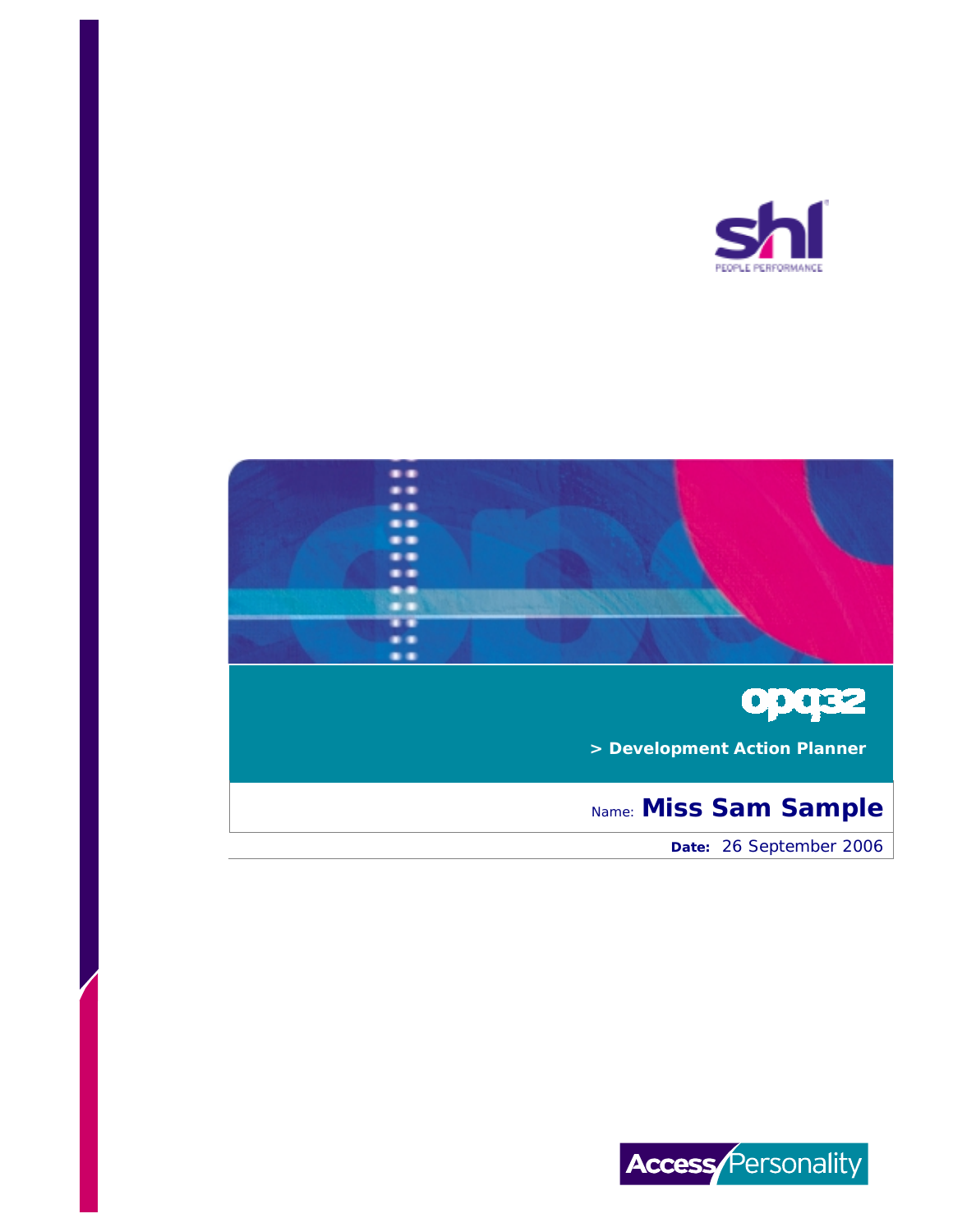## **INTRODUCTION**

You have recently completed a self-report personality questionnaire in order to provide a framework for discussing your likely strengths and development needs against sixteen core competencies that are essential for managers in the modern business environment. The instrument that you completed is described below:

#### Occupational Personality Questionnaire, OPQ32

This questionnaire describes preferences and attitudes in relation to thirty-two different aspects of working life. It is not a test, and is primarily concerned with your preferences and personal style in the workplace. The questionnaire provides a profile of your personality by making comparisons with a group of managers and professionals from across the world of work.

The questionnaire is not infallible and, as with all self-report questionnaires, its accuracy depends on the honesty and frankness with which you completed it.

This report summarises the way that you have described your typical style at work under sixteen management competency headings. It gives an indication of your likely strengths in each area and also makes suggestions for development activities, based upon the information gained from the questionnaire.

Not intended to be definitive, the output contained within this report should be seen as a starting point for discussing relevant development plans. Maximum benefit will be gained from this report if you ensure that you have the opportunity to discuss the importance of each of the competencies to your current and future positions within your organisation, and to then identify the most appropriate development action plan for you in the future.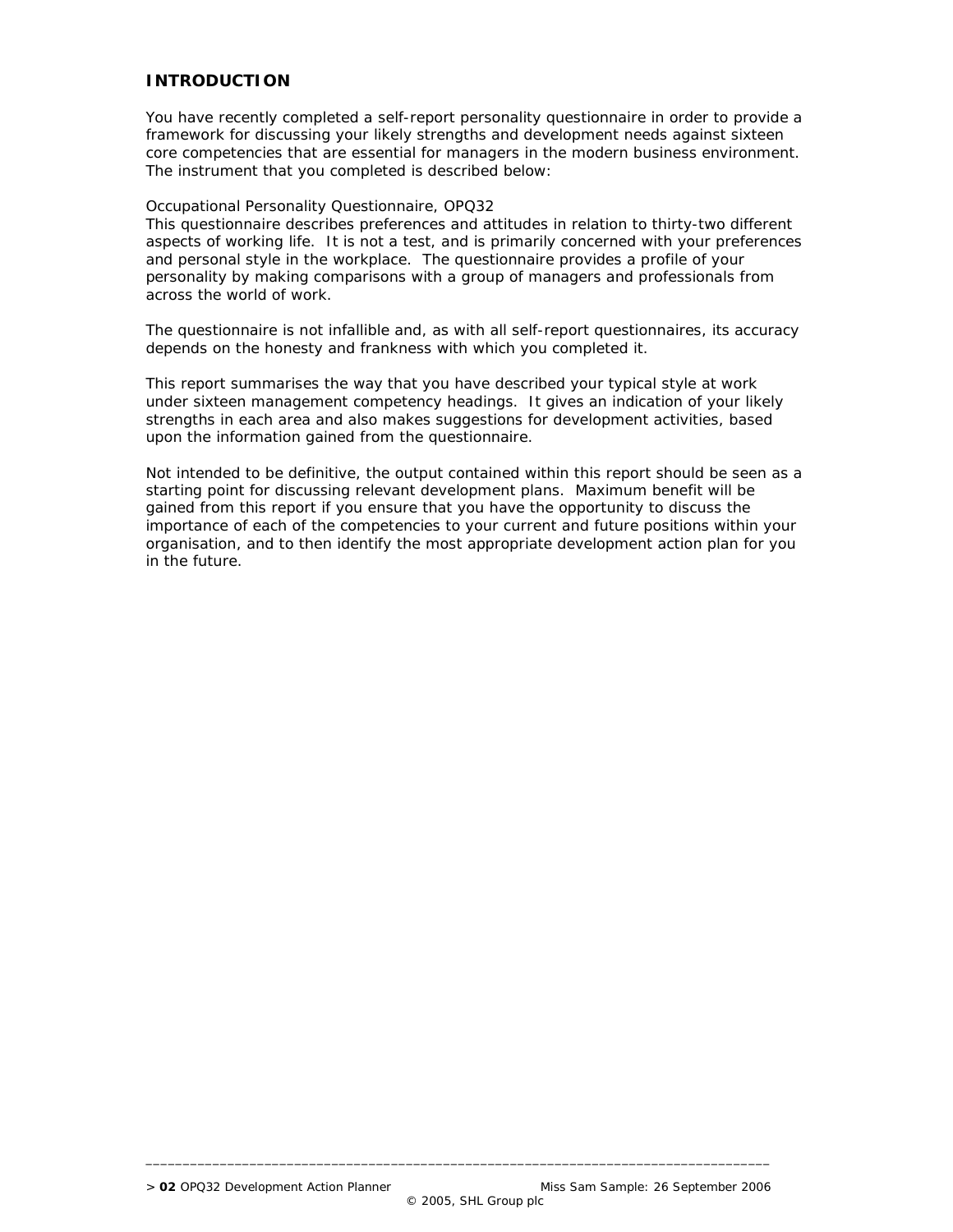| Area         | Competency                   | <b>Implications for Development</b> |  |  |
|--------------|------------------------------|-------------------------------------|--|--|
|              | Leadership                   | <b>SCOPE FOR DEVELOPMENT</b>        |  |  |
| Managerial   | Planning & Organising        | POTENTIAL DEVELOPMENT NEED          |  |  |
| Qualities    | Quality Orientation          | POTENTIAL DEVELOPMENT NEED          |  |  |
|              | Persuasiveness               | POTENTIAL AREA OF STRENGTH          |  |  |
|              | Specialist Knowledge         | POTENTIAL AREA OF STRENGTH          |  |  |
| Professional | Problem Solving & Analysis   | <b>SCOPE FOR DEVELOPMENT</b>        |  |  |
| Qualities    | Oral Communication           | POTENTIAL AREA OF STRENGTH          |  |  |
|              | <b>Written Communication</b> | POTENTIAL AREA OF STRENGTH          |  |  |
|              | <b>Commercial Awareness</b>  | POTENTIAL AREA OF STRENGTH          |  |  |
| Entrepreneu  | Creativity & Innovation      | <b>SCOPE FOR DEVELOPMENT</b>        |  |  |
| Qualities    | <b>Action Orientation</b>    | POTENTIAL AREA OF STRENGTH          |  |  |
|              | <b>Strategic Awareness</b>   | <b>SCOPE FOR DEVELOPMENT</b>        |  |  |
|              | Interpersonal Sensitivity    | POTENTIAL DEVELOPMENT NEED          |  |  |
| Personal     | Flexibility                  | <b>SCOPE FOR DEVELOPMENT</b>        |  |  |
| Qualities    | Resilience                   | POTENTIAL AREA OF STRENGTH          |  |  |
|              | Personal Motivation          | POTENTIAL AREA OF STRENGTH          |  |  |

## **SUMMARY OF OVERALL COMPETENCY RATINGS**

## **Key to Competency Rating Symbols**

 The following symbols are used from Page 4 onwards in this Development Action Planner to indicate the following:

 $\bullet\bullet$  = Point indicating potential area of strength

**• •** Point indicating scope for development

= **Point indicating potential development need**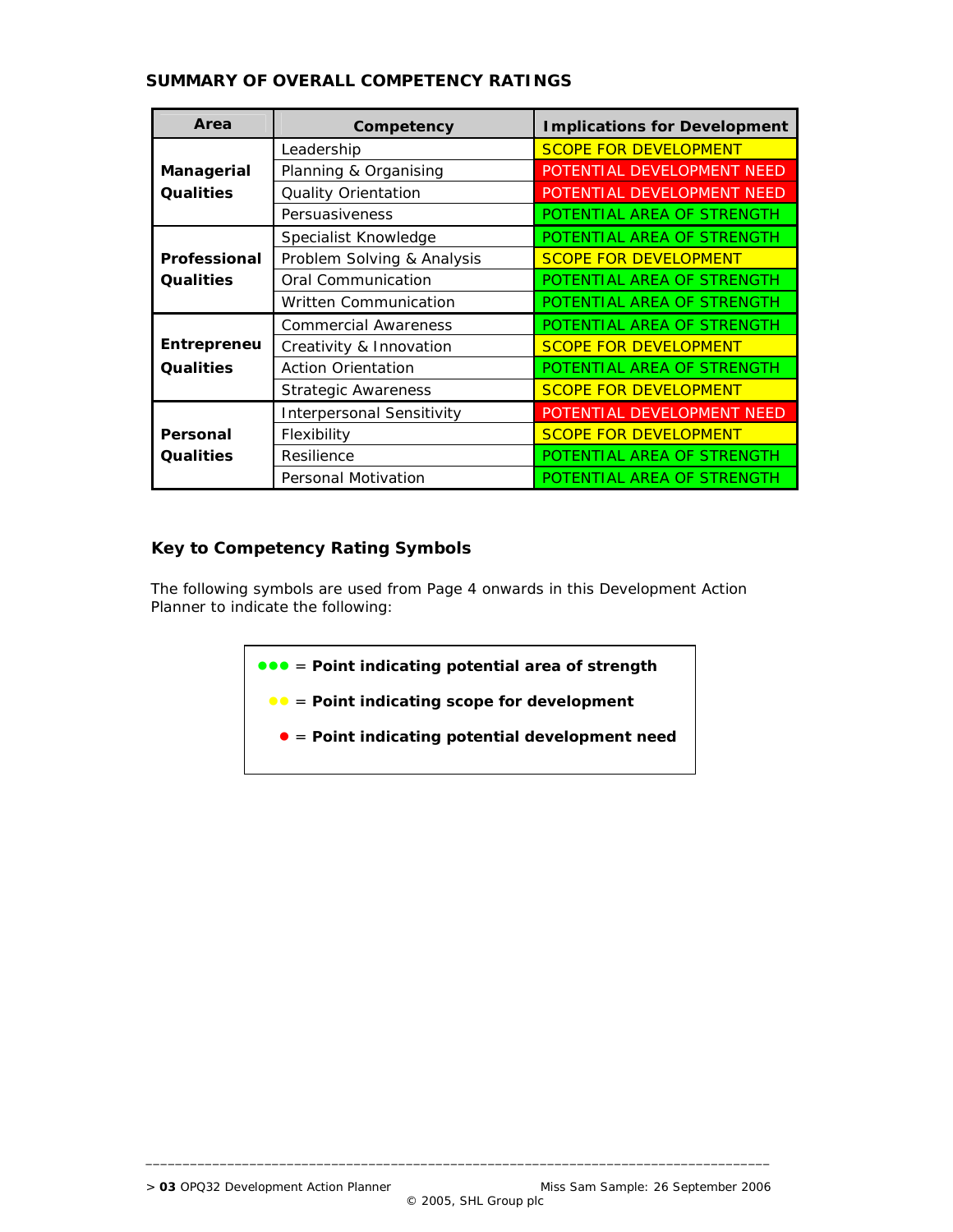#### **Motivates and empowers others in order to reach organisational goals**

- You are likely to bring quite a persuasive style to bear when trying to influence others.
- **••** You are as comfortable as most when taking charge or controlling the team.
- **CO** You adopt a reasonably democratic approach and are likely to provide the team with some involvement in decision making.
- **••** You are as outgoing as most and are likely to maintain a reasonably high profile that should help you when trying to motivate or lead others.

#### **Possible development activities for further discussion:**

- Ask your team or line reports for feedback regarding how clear they are about their goals and objectives. How comfortable are they with this level of clarity and what do you think you could do to increase this further?
- Get feedback from colleagues about how much they feel you have consulted them when making decisions in the past. Identify a forthcoming issue and make a real effort to consult and consider views from a wider range of people than you would usually.
- **E** Establish the habit of critically reviewing the impact that you have had after any business or team meeting. Try to identify ways to increase your visibility and raise your profile further and put these into practice in the future.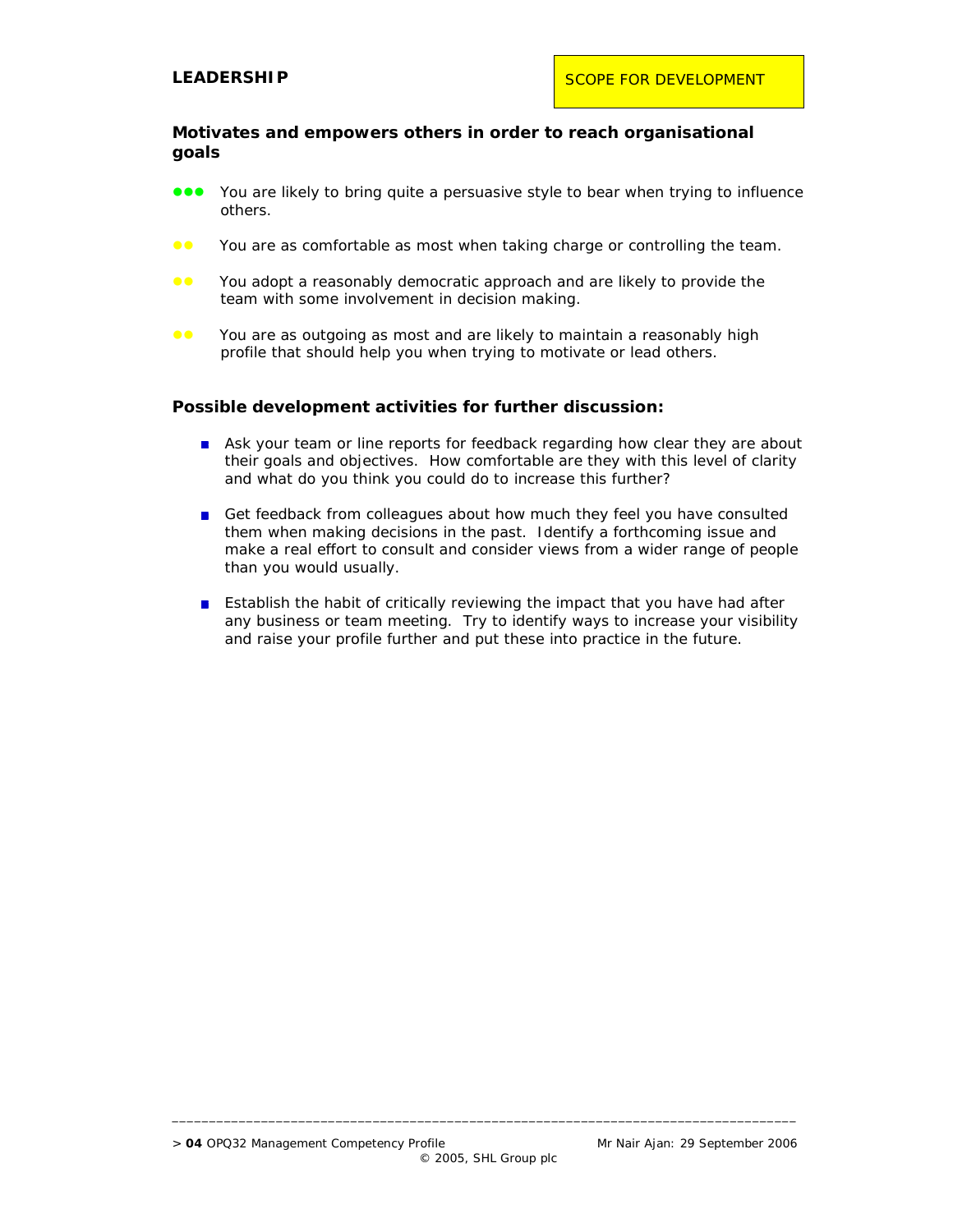## **Organises and schedules events, activities and resources. Sets up and monitors timescales and plans**

- Your preference for dealing with matters as they arise suggests that you are unlikely to establish clear goals and priorities at the outset of a project or task.
- You describe yourself as someone who pays slightly less attention to detail when developing plans.
- Your responses suggest that you give some thought to the potential difficulties with plans.
- Your slight tendency to see deadlines as flexible may mean that you let plans and projects overrun occasionally.

#### **Possible development activities for further discussion:**

- **Consider how you set goals for others and communicate priorities. Take time** at the end of planning meetings to review priorities and ensure that others clearly understand your expectations of them.
- Review the planning of a recent project with someone else who was closely involved. Identify where you may have overlooked detail or missed some of the finer points. When planning all future projects or tasks, take steps to ensure that these points are picked up.
- The next time you are planning a project or a piece of work try to identify all the ways in which your plan could go wrong and then think about how you could take action to avoid future problems.
- With the help of your manager, review a project where you were unable to, or chose not to, meet the agreed deadline. Identify what caused this and then highlight similar threats in ongoing projects.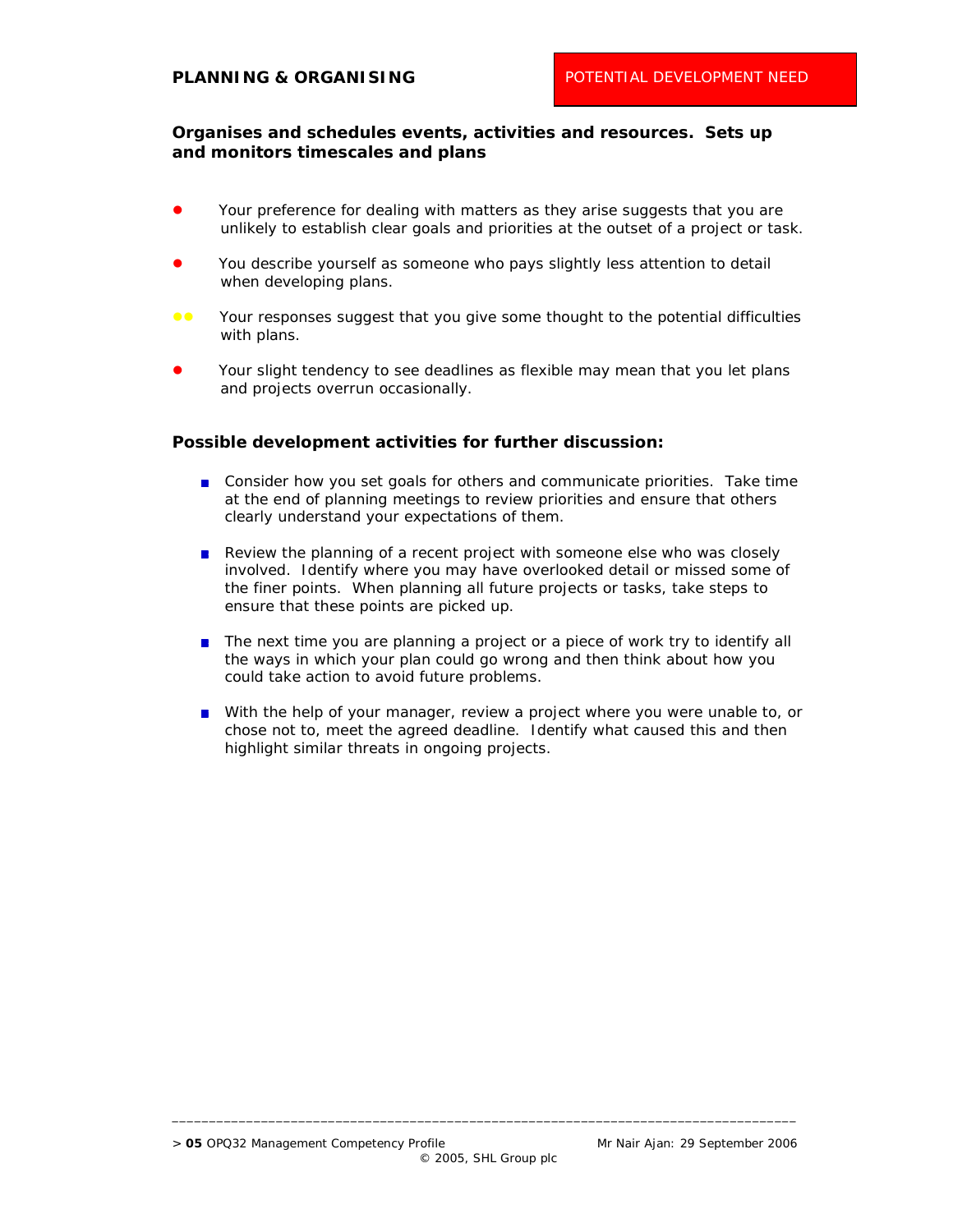## **Shows awareness of goals and standards. Follows through to ensure that quality and productivity standards are met.**

- **CO** You are reasonably comfortable working within a set of rules and regulations and are as likely as most to adhere to quality procedures and systems.
- **••** You describe yourself as someone who takes a reasonably critical view when evaluating work against standards.
- Your responses suggest that you place slightly lower emphasis than most on detail when reviewing work.
- Your slight inclination not to focus on deadlines early on in projects may occasionally mean that quality standards are compromised.

#### **Possible development activities for further discussion:**

- Review with a mentor or trusted colleague your degree of commitment to the quality systems that exist in your organisation. Try to identify those that you are comfortable with, then seek clarification from your manager about the need for any that you might otherwise feel inclined to disregard or challenge.
- **Build review points into a major project or piece of work that you are involved** in, to ensure that it meets the highest standards of quality and excellence. In particular, identify potential areas where a more evaluative approach may further improve the quality of your final outputs.
- Discuss with your manager a project which you feel did not achieve a quality result. In particular, consider the level of detailed checking and sign-off that were built into the project. Next review an on-going project and identify processes that can be implemented to ensure that these issues do not recur.
- At your next department or team meeting get everyone to focus on examples of where deadlines or agreed delivery dates have been compromised. Think of how you personally may have given lower priority to these deadlines than was required. Explicitly agree that you will take responsibility for monitoring and checking these in the future.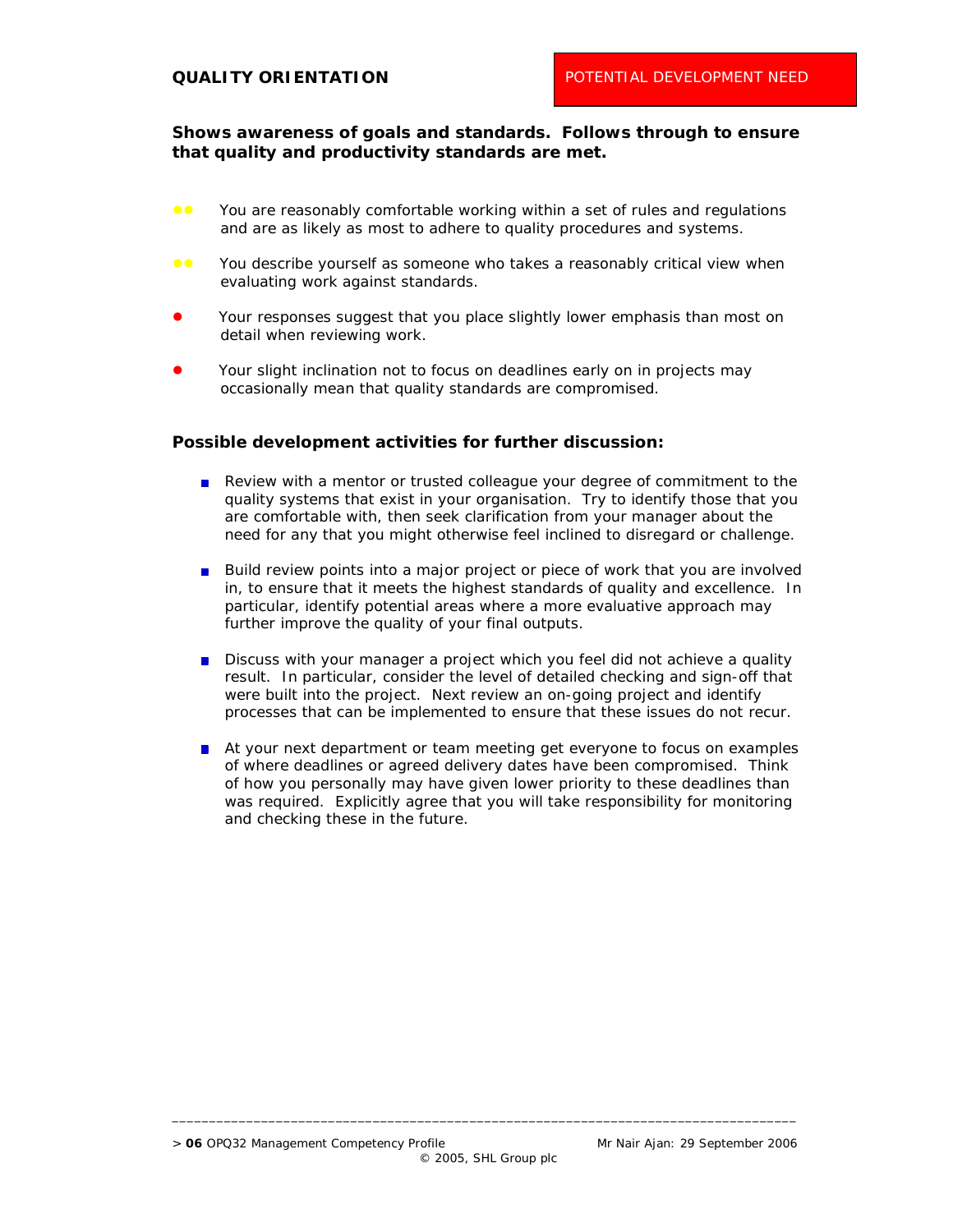#### **Influences, convinces or impresses others in a way that results in acceptance, agreement or behaviour change**

- You see yourself as quite persuasive and will probably enjoy opportunities to negotiate with others.
- You tend to prefer to follow your own approach and will not easily yield to others decisions, even if these are held by the majority.
- You feel quite self-assured and should therefore be able to present ideas and arguments with a good degree of confidence and persuasion.
- **••** You are a reasonably outgoing and sociable individual who will be as visible as most within a group. This is likely to support any attempt that you may make to try to influence or convince others.

**This appears to be an area of relative strength for you. Review the points highlighted above and continue to develop your potential here. You may also find it useful to consider the extent to which your current and future roles enable you to demonstrate your likely competence in this area.**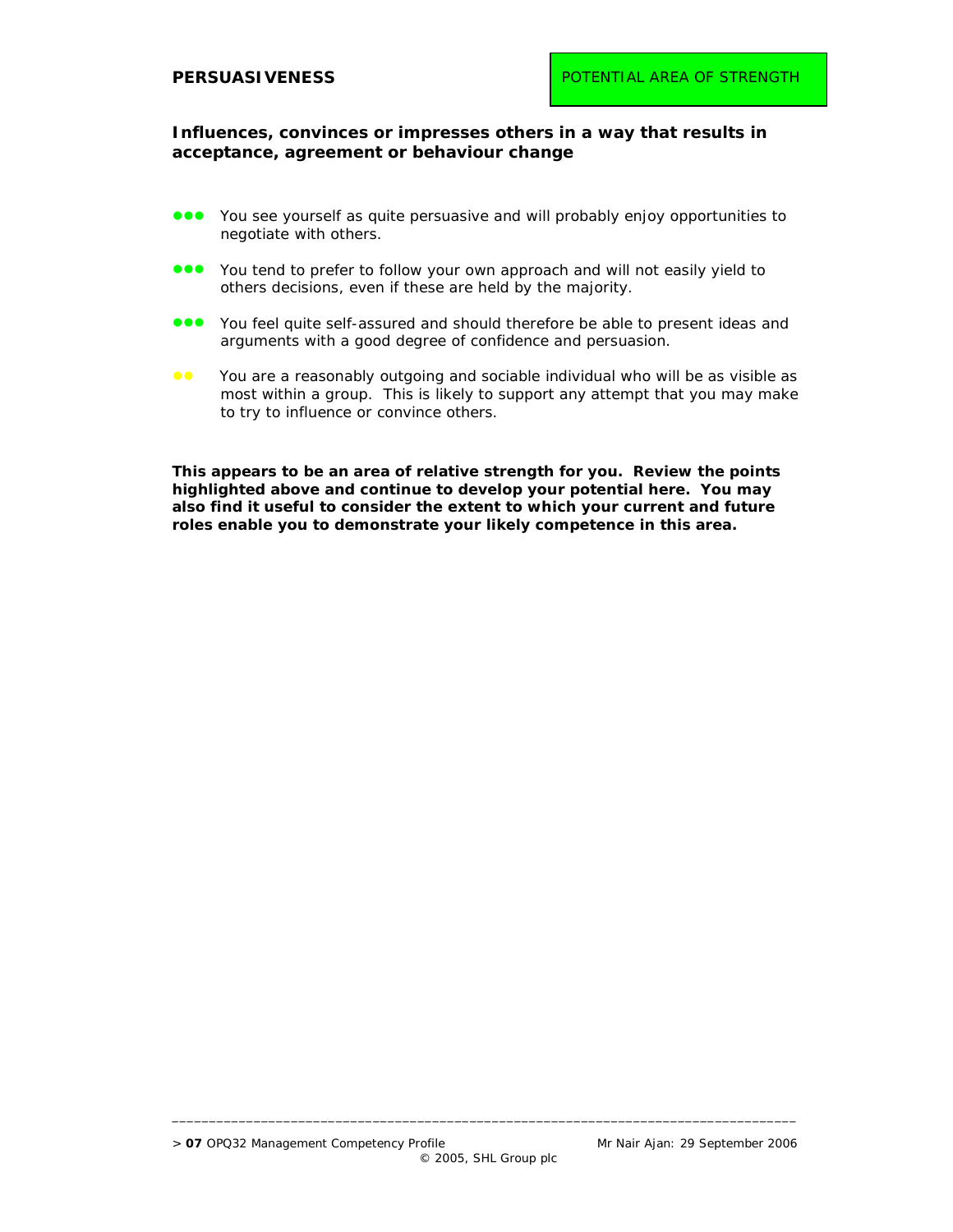#### **Understands technical or professional aspects of work and continually maintains technical knowledge**

- You quite enjoy working with theories and models and will probably look to apply and expand upon these when maintaining your specialist knowledge.
- You are likely to take a reasonably critical view of established practices in your area and to challenge whether these are accurate and up-to-date.
- **••** You enjoy working with numbers and statistics as much as most and should feel reasonably comfortable dealing with any technical or specialist aspects of your field that require this focus.
- Your slight preference for relying on your own understanding of issues suggests that you are quite likely to seek out information on new approaches or thinking in your field.

**This appears to be an area of relative strength for you. Review the points highlighted above and continue to develop your potential here. You may also find it useful to consider the extent to which your current and future roles enable you to demonstrate your likely competence in this area.**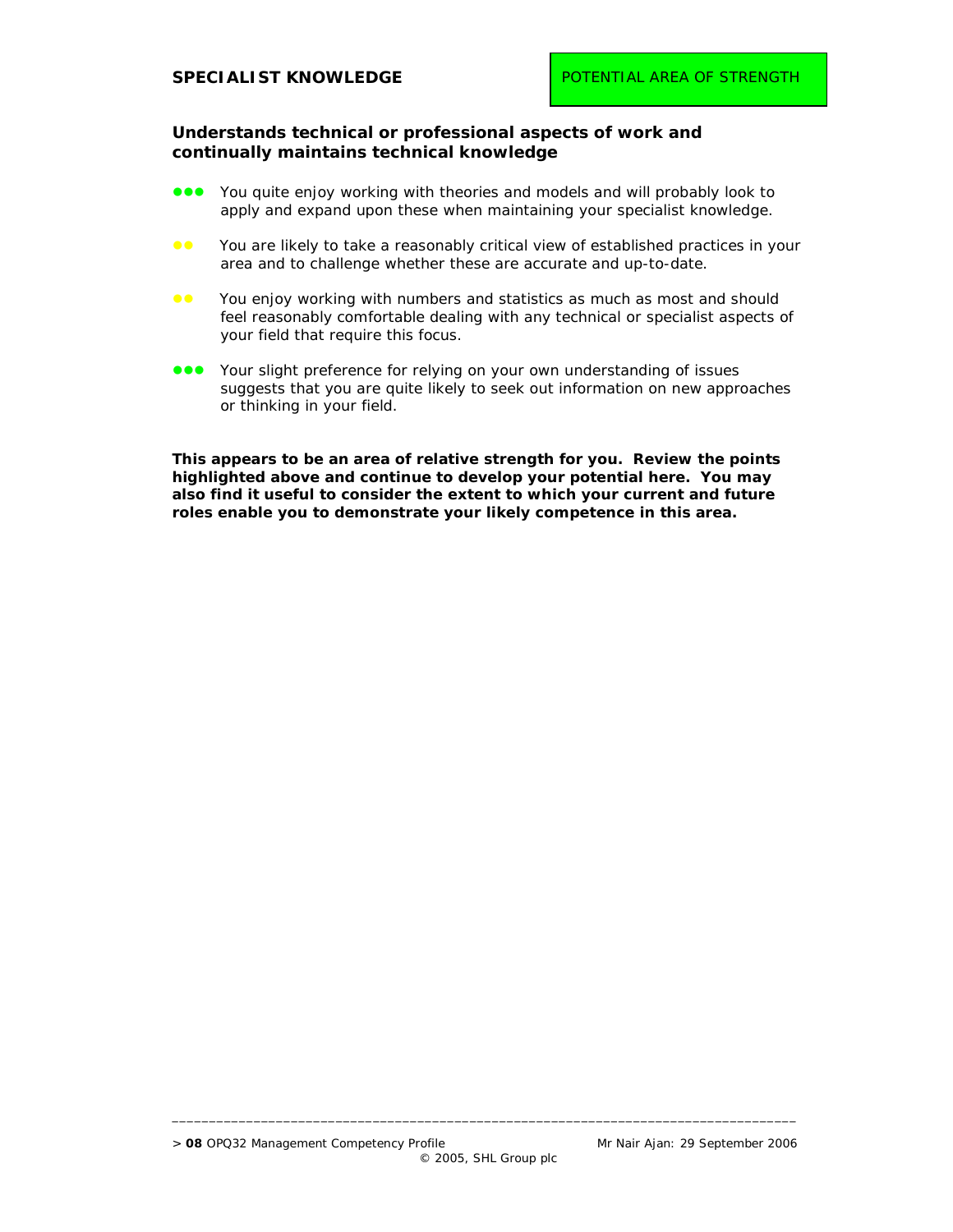## **Analyses issues and breaks them down into their component parts. Makes systematic and rational judgements based on relevant information.**

- **••** You are likely to challenge and probe to some extent in order to check the accuracy of the information that you use in problem solving.
- **OCO** You generally enjoy thinking about the deeper, more conceptual issues behind a problem and may sometimes achieve a greater understanding than others as a consequence.
- You generally feel comfortable solving problems with numerical or statistical data. However, you are likely to combine this with a more intuitive approach.
- **••** There may be times when a more flexible approach, in which a wider range of alternatives are considered, may strengthen your problem solving.

#### **Possible development activities for further discussion:**

- **n** Think back to a problem or issue that you have dealt with in the past where you later found out that you should have challenged or probed available information in more depth. Review the consequences of this and then look forward to current and future projects. Ensure that your level of analysis is increased to prevent it from happening again.
- **Consider a problem or issue that you have tackled recently. To what extent** did you identify and consider all possible sources of factual information and data that impacted the issue? Ensure that a fuller range is included in your future analyses.
- Review a recent problem that you solved, ask yourself did you think about all the possible ways that you could have approached it and whether you gave yourself sufficient time to weigh up the information available to you. Ask yourself this question when tackling problems in the future.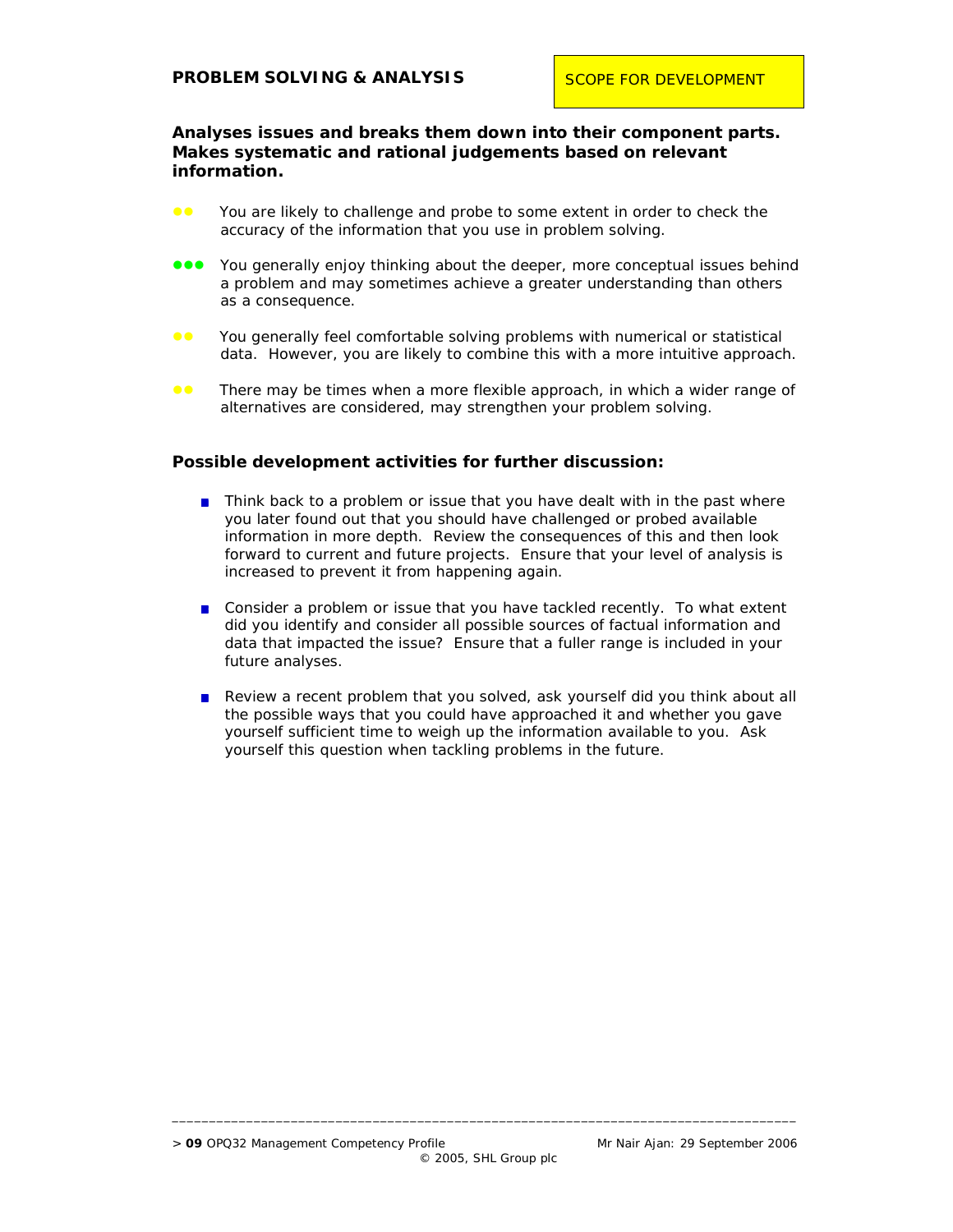## **Speaks clearly, fluently and in a compelling manner to both individuals and groups**

- You feel slightly at ease when speaking to people for the first time and you are likely to come across as quite confident in formal situations.
- **...** You enjoy trying to persuade and negotiate with others and this is likely to give your spoken communication a slightly more compelling and influential edge than most.
- **••** You see yourself as being as outgoing as most and you are likely to communicate in a reasonably lively and sociable manner.
- ●● You are likely to adapt your style and approach to suit your listener or audience as much as most.

**This appears to be an area of relative strength for you. Review the points highlighted above and continue to develop your potential here. You may also find it useful to consider the extent to which your current and future roles enable you to demonstrate your likely competence in this area.**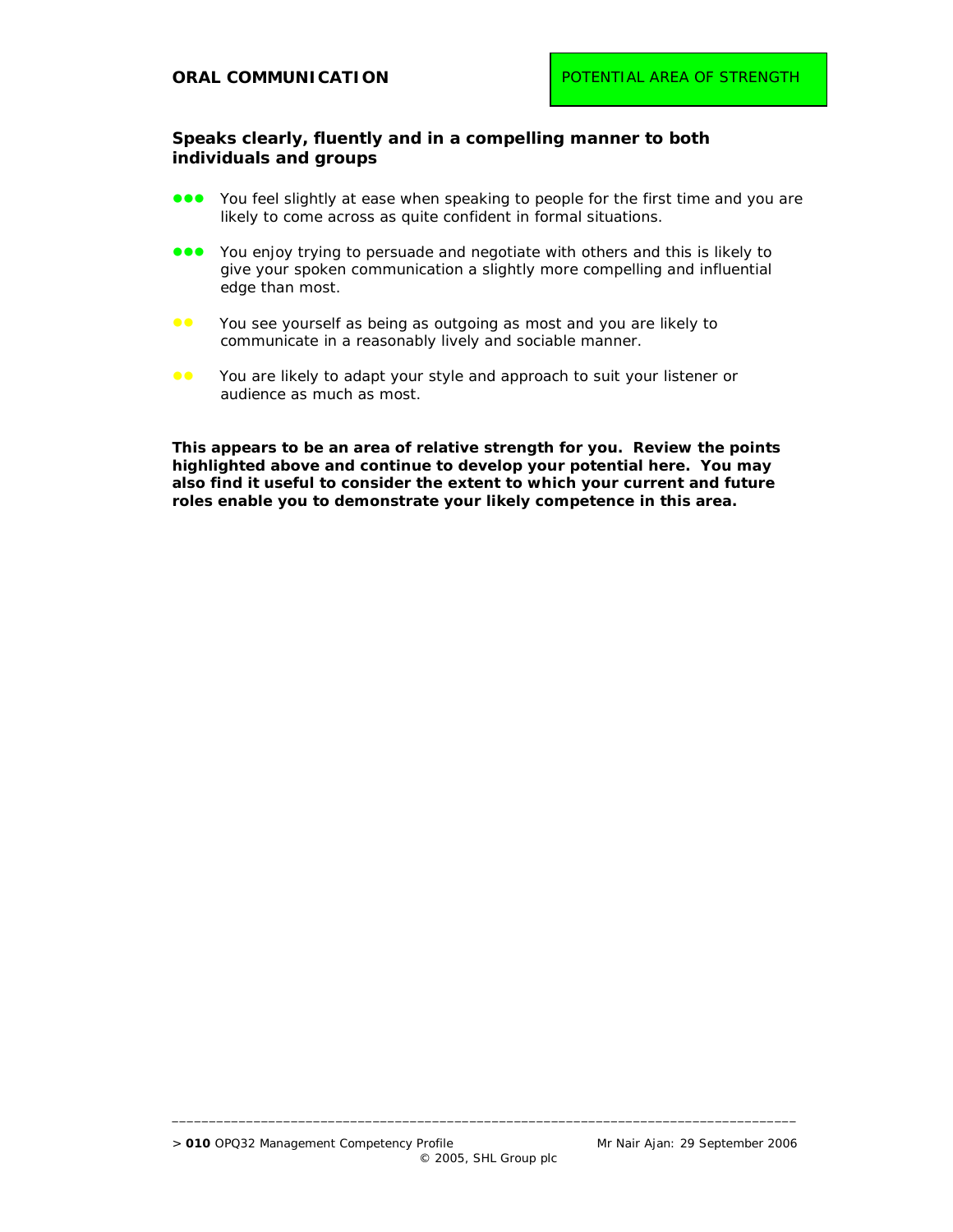## **Writes a clear and concise manner using appropriate grammar, style and language for the reader**

- It is likely that you will pay some attention to the need to probe and challenge information for accuracy and relevance before including it in written documents.
- **.** When putting together written communication or presentations, the message and key themes are nearly always expressed clearly to others.

**This appears to be an area of relative strength for you. Review the points highlighted above and continue to develop your potential here. You may also find it useful to consider the extent to which your current and future roles enable you to demonstrate your likely competence in this area.**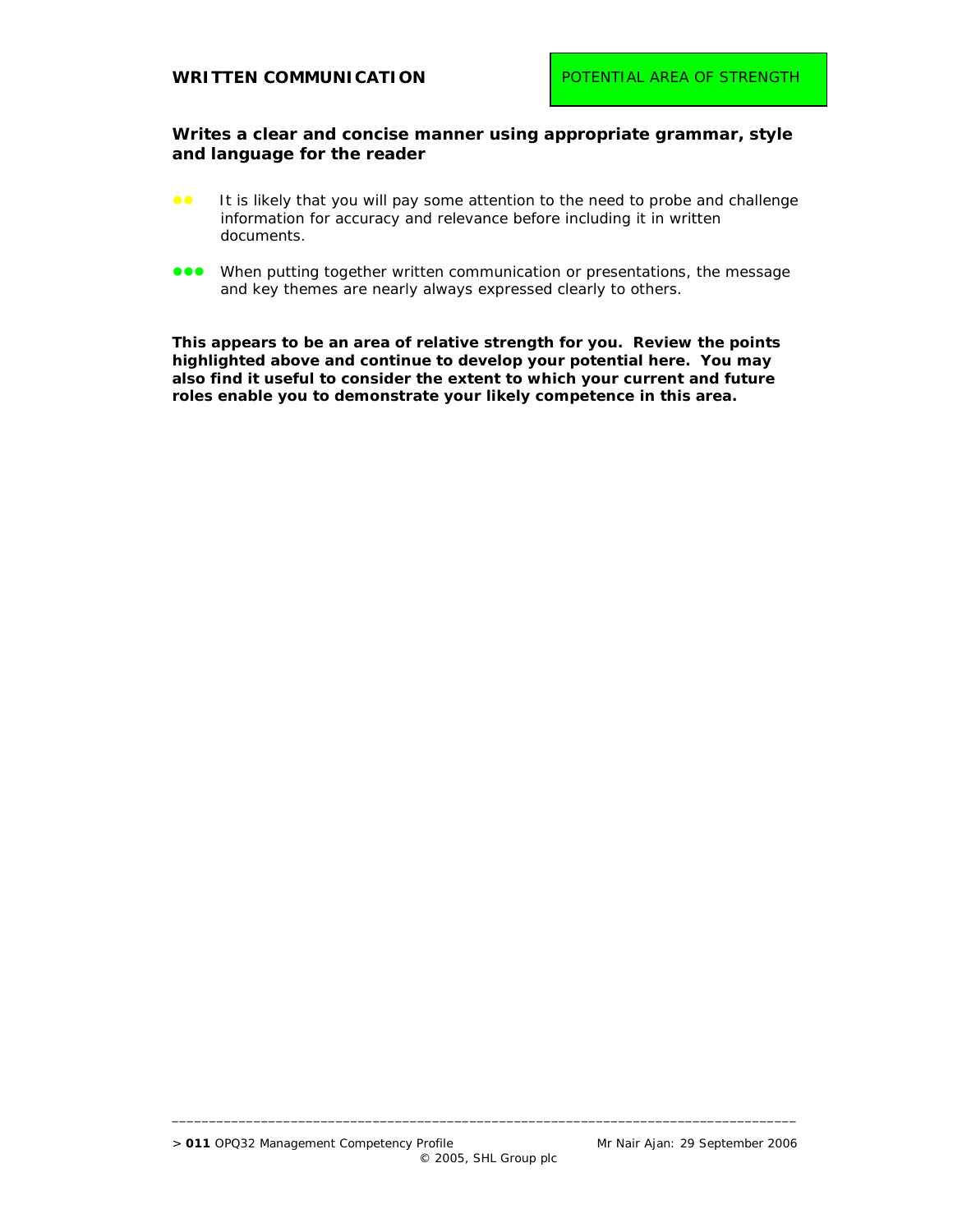**COMMERCIAL AWARENESS** 

**Understands and applies commercial and financial principles. Views issues in terms of costs, profits, markets and added value.** 

- **••** You have a moderate level of competitive drive that could be channelled to more effect.
- You describe yourself as someone who quite enjoys setting ambitious targets. You are therefore likely to bring a high level of enthusiasm and drive to bear when working towards demanding business goals.
- You enjoy influencing outcomes in business situations and are likely to be convincing when engaged in commercial negotiations or discussions.
- Your understanding of the business significance of your work is greatly improved by your preference for remaining detached from peoples' personal problems.

**This appears to be an area of relative strength for you. Review the points highlighted above and continue to develop your potential here. You may also find it useful to consider the extent to which your current and future roles enable you to demonstrate your likely competence in this area.**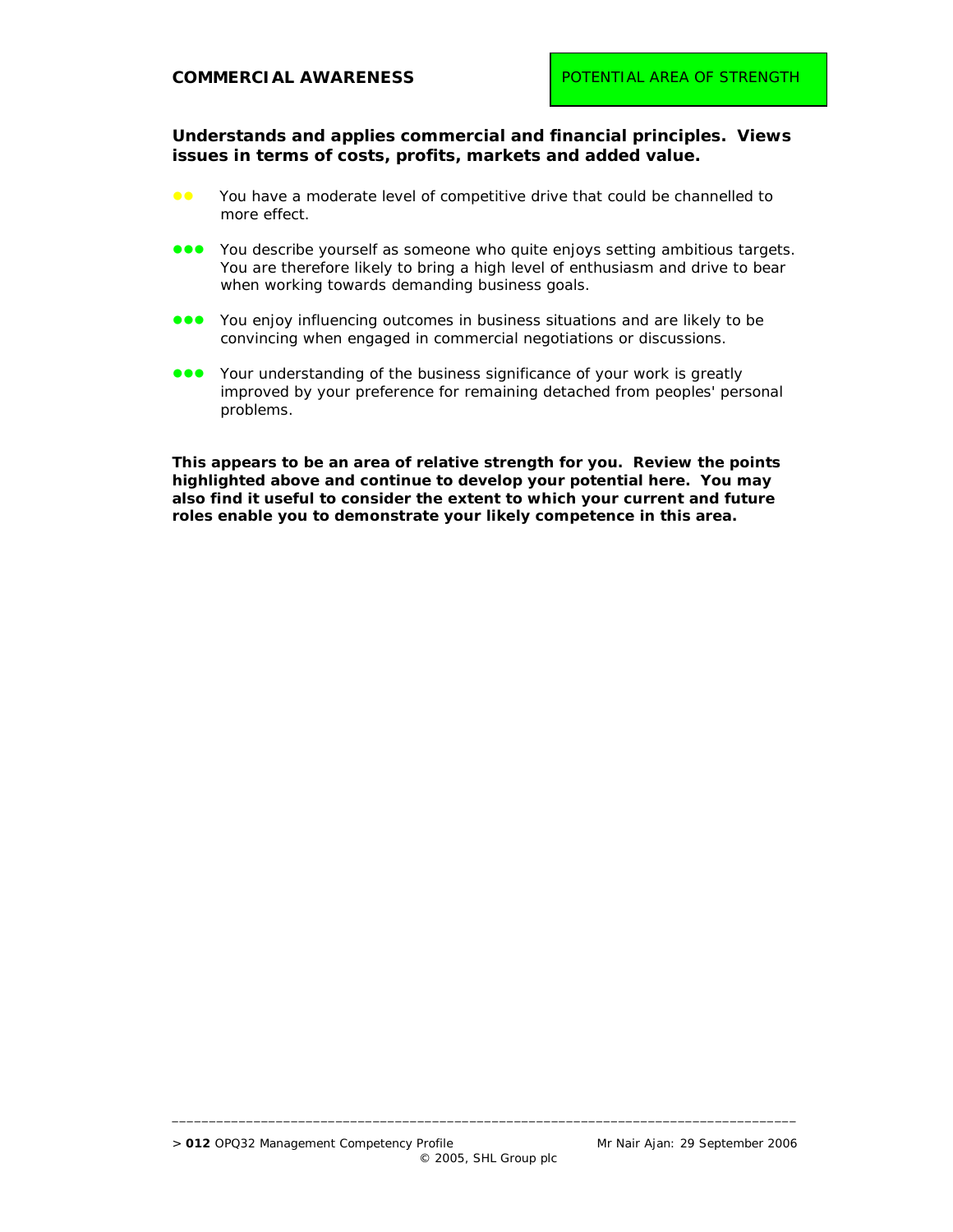**Creates new and imaginative approaches to work related issues. Identifies fresh approaches and shows a willingness to question traditional assumptions.** 

- You see yourself as quite a creative individual who enjoys generating ideas and alternative solutions.
- You express a slight preference for more conventional approaches and you may want to preserve the tried and tested rather than pioneer a fresh approach.
- **••** You are likely to adhere to existing rules and regulations as much as most when implementing new ideas and approaches.
- **ODE** You are likely to consider broader conceptual issues when working with thoughts and ideas. This should enable you to take quite a sophisticated approach.

#### **Possible development activities for further discussion:**

- Work with your manager or your team to specify an aspect or system of your department's working that would benefit from some improvement. Brainstorm alternative approaches and try to be as lateral and imaginative as possible before evaluating these alternatives to find the most effective.
- When next asked to implement an idea or solution try to make a more conscious effort to become less constrained by rules and regulations. Compare this situation with a similar one in the past and think about how you could have been more effective in leading or guiding the implementation process.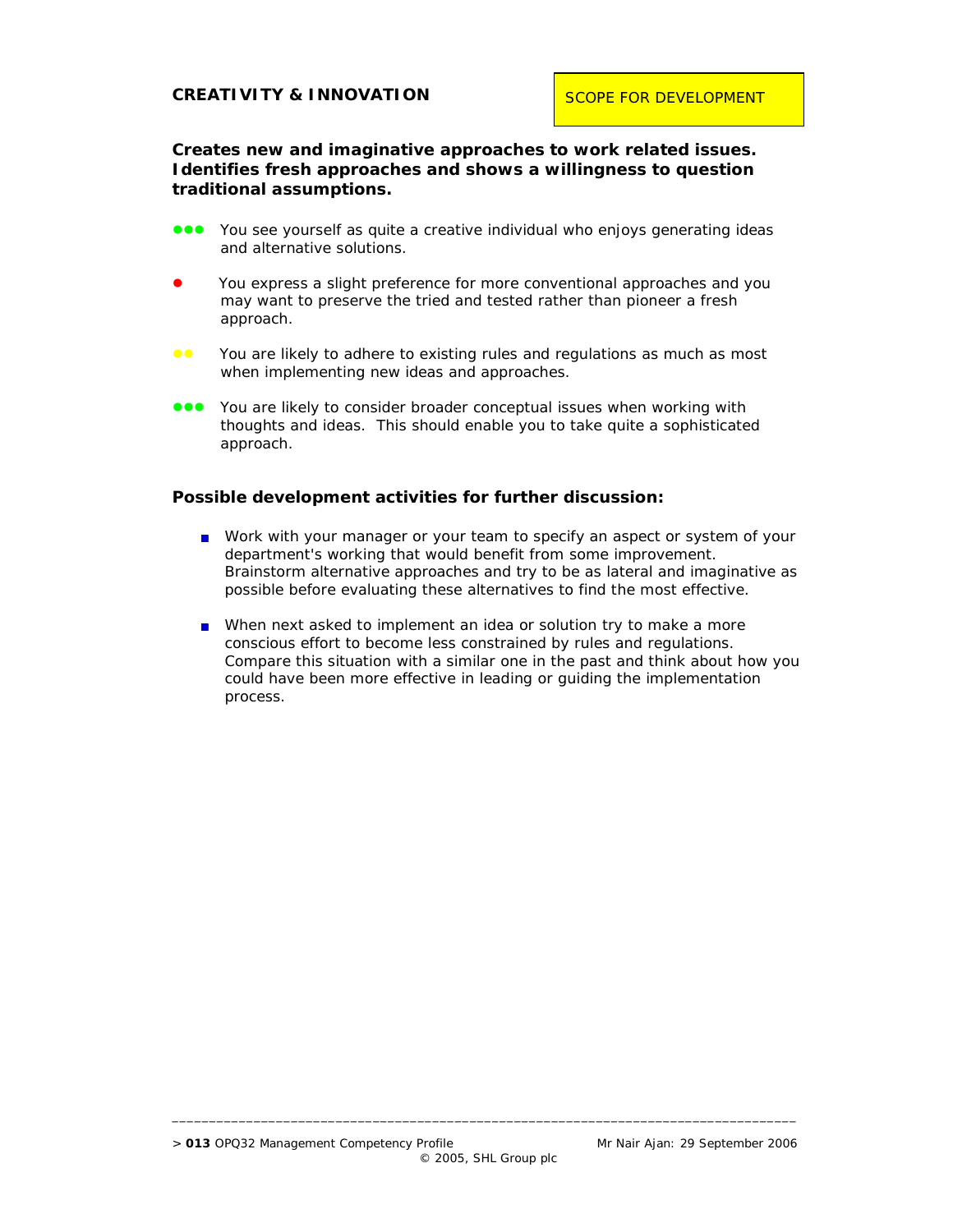## **Demonstrates a readiness to make decisions, take the initiative and originate action.**

- **...** You see yourself as an extremely decisive person who weighs things up quickly and is prepared to take risks.
- **...** You like to keep busy and should feel comfortable dealing with a reasonably heavy workload.
- You have a slight preference for working towards demanding rather than achievable targets and it is likely that you will not shy away from undertaking difficult or complex tasks.
- You are slightly less inclined than most to focus on the specific details of an issue or item. Consequently, you are likely to take action reasonably quickly.

**This appears to be an area of relative strength for you. Review the points highlighted above and continue to develop your potential here. You may also find it useful to consider the extent to which your current and future roles enable you to demonstrate your likely competence in this area.**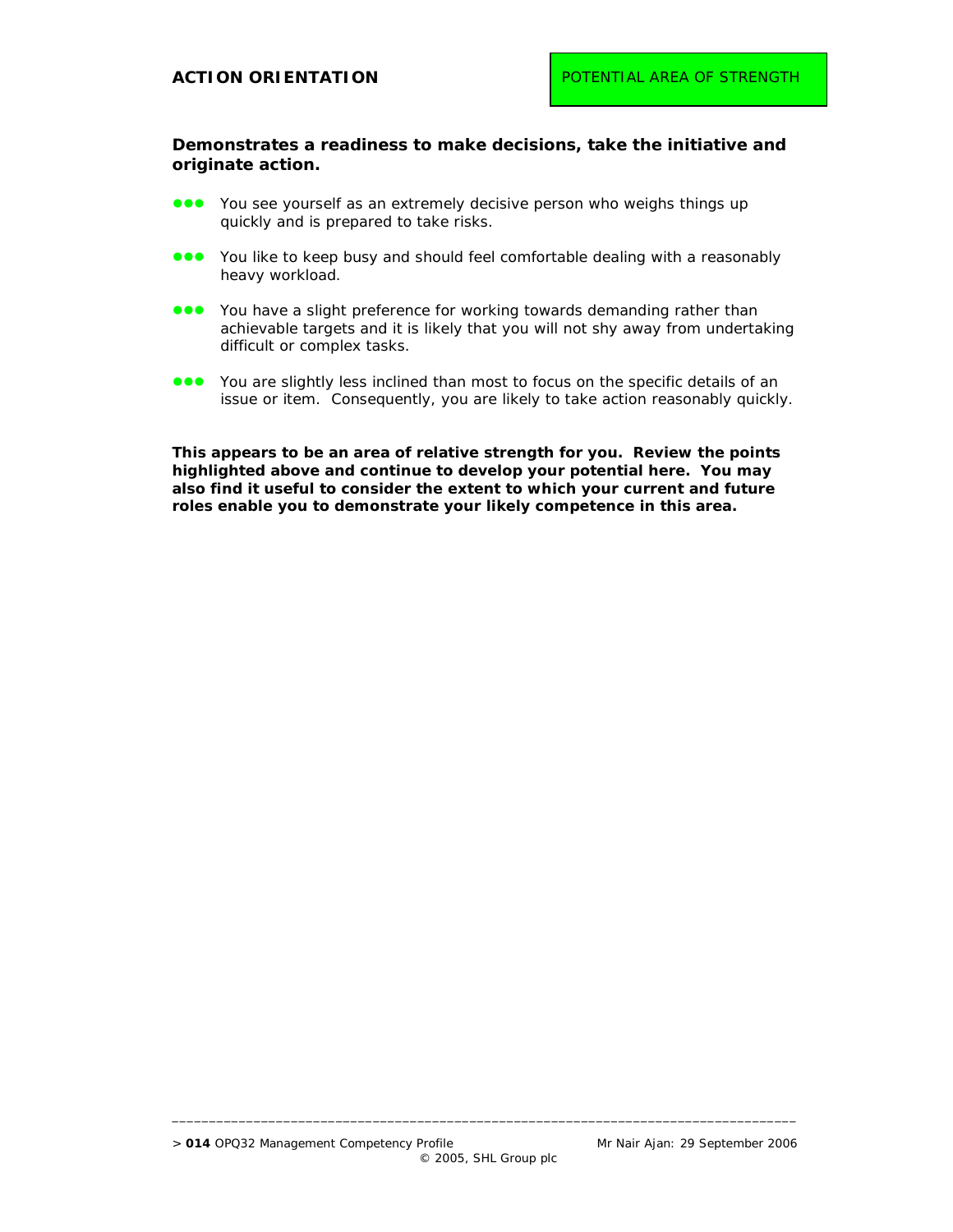## **STRATEGIC AWARENESS**

## **Demonstrates a broad-based view of issues, events and activities and a perception of their longer-term impact or wider implications.**

- Your tendency for thinking more in the immediate or short-term may mean that you fail to focus on the longer-term implications of issues and events.
- Your slight preference for taking a broad overview may mean that you are less likely to become absorbed in the detail of issues.
- You are more likely than most to explore and seek to understand the concepts and models underpinning organisational strategy.
- You appear to set yourself quite stretching personal targets and this is likely to contribute to your impact upon the long-term goals of the organisation.

#### **Possible development activities for further discussion:**

**Prepare a brief report or presentation for your colleagues on the key issues** facing your department or organisation. Ensure that you think to the future in your preparations, so that you can focus more on the long-term rather than the short-term implications of these issues.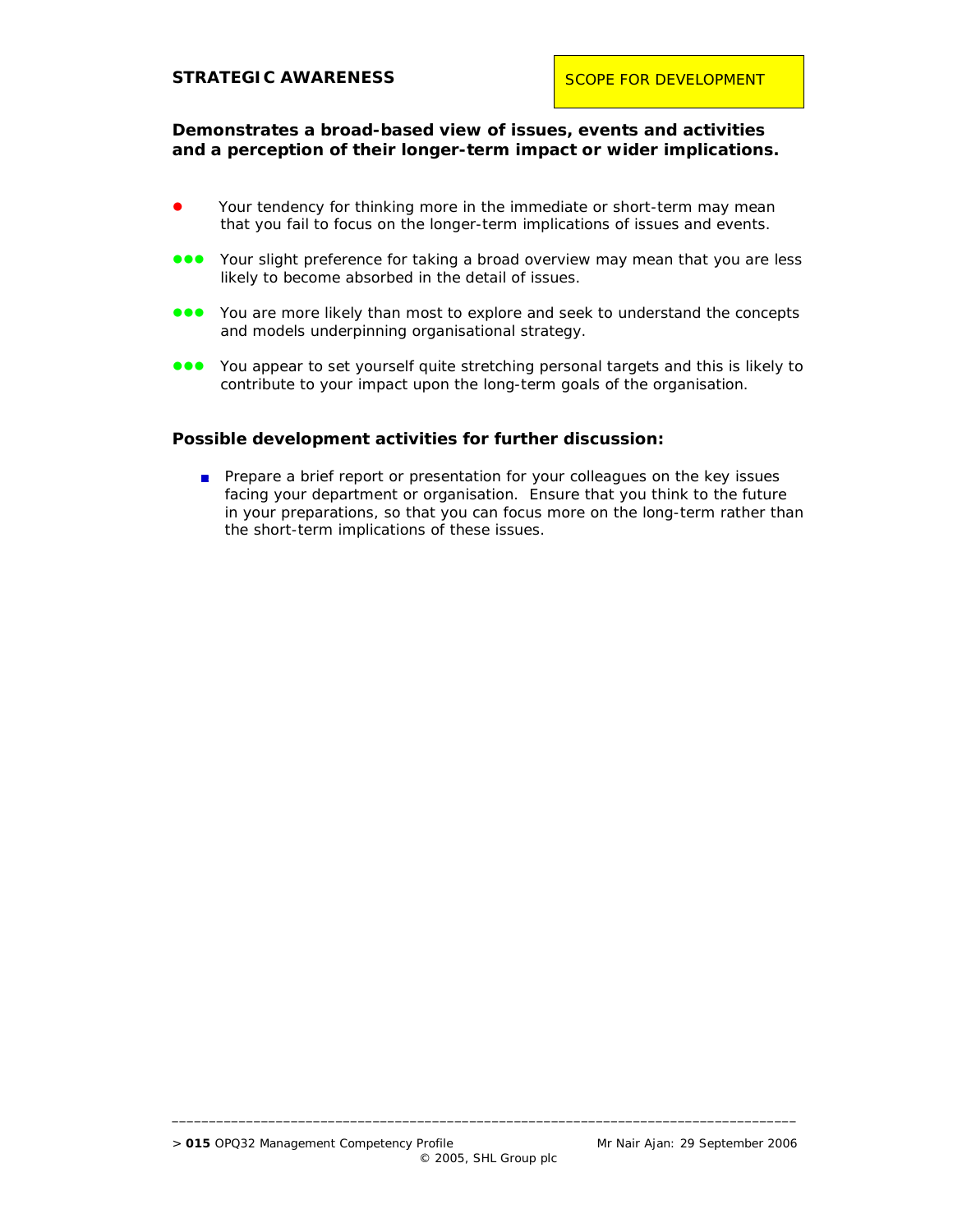#### **Interacts with others in a sensitive and effective way. Respects and works well with others.**

- Your very strong preference for remaining detached from others problems and personal situations may limit the extent to which you are seen as empathic.
- **OC** When working with others you are likely to spend a fair amount of time consulting and will generally come across as quite sensitive and aware of their opinions.
- You have a strong tendency to express your views openly and may well be seen as critical or prone to open disagreement.
- **••** You view cross-functional and cross-business success as having equal importance to individual success and will probably try to balance these where possible.

#### **Possible development activities for further discussion:**

- Try to put yourself in others shoes if a person complains or gives you negative feedback think about it from their perspective. Be prepared to address their feelings as well as their specific complaint. Listen to the way others deal with angry individuals and try to learn from their style.
- Ask your team to give you an example of when they felt that you could have consulted them to a higher degree. Try to identify what prevented this happening and put actions into place to avoid this happening again. Invite your team to give you feedback (both positive and constructive) in the future around this area.
- Get a colleague who has attended a meeting with you to comment on how well you listened to others present; whether you interrupted, jumped in too quickly with your own views or criticised their ideas in an insensitive way. Take this feedback on board and try to adapt your behaviour in future meetings accordingly.
- **Think of all the situations where there is potential for your moderate level of** competitiveness to be directed towards your colleagues. To what extent may this be destructive and how can you more productively channel this, for example outside of work or towards external competitors?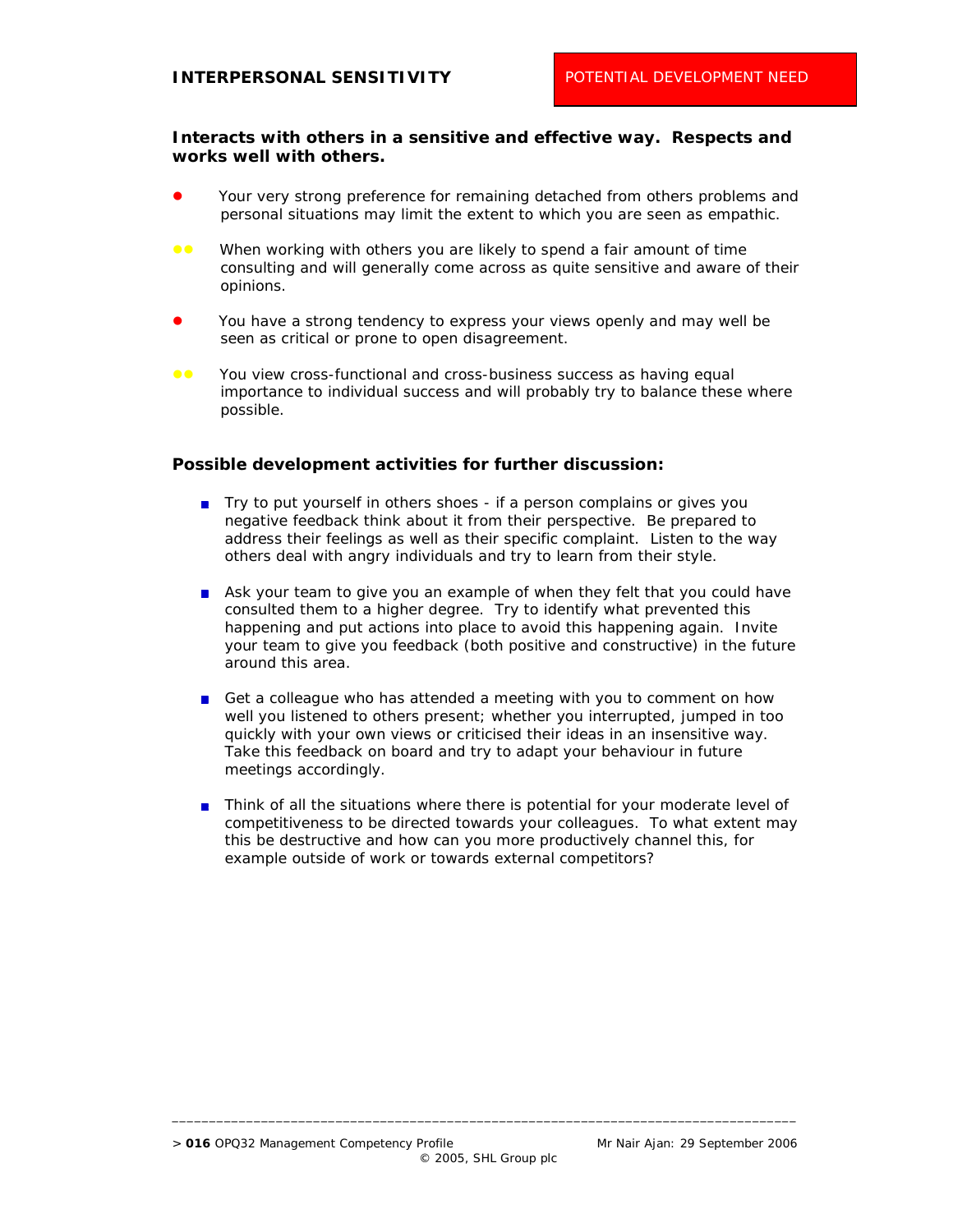## **Successfully adapts to changing demands and conditions.**

- **••** Your preference for routine is likely to be balanced by your desire to try out the new things that change can bring about.
- You see yourself as moderately adaptable in terms of adjusting your behaviour to suit the demands of changing situations.
- Your slight preference for sticking with your own views may mean that you do not always recognise the need for change initiatives.
- **.** You are more likely than most to see the positive in change and the possibilities that change offers you.

#### **Possible development activities for further discussion:**

- Challenge yourself to broaden your range of activities and responsibilities within the organisation. Identify a project that will give you exposure to a wider range of functions or departments in the organisation and ensure that you have your manager's support to undertake this.
- Critically ask yourself about how adaptable you really have been in the past in the face of different and changing circumstances. How could you change your behaviour now and in the future to show a higher degree of adaptability?
- To help you appreciate the reason for change, discuss a recent change at work with others who were affected and make sure that your discussions include those who favoured the change.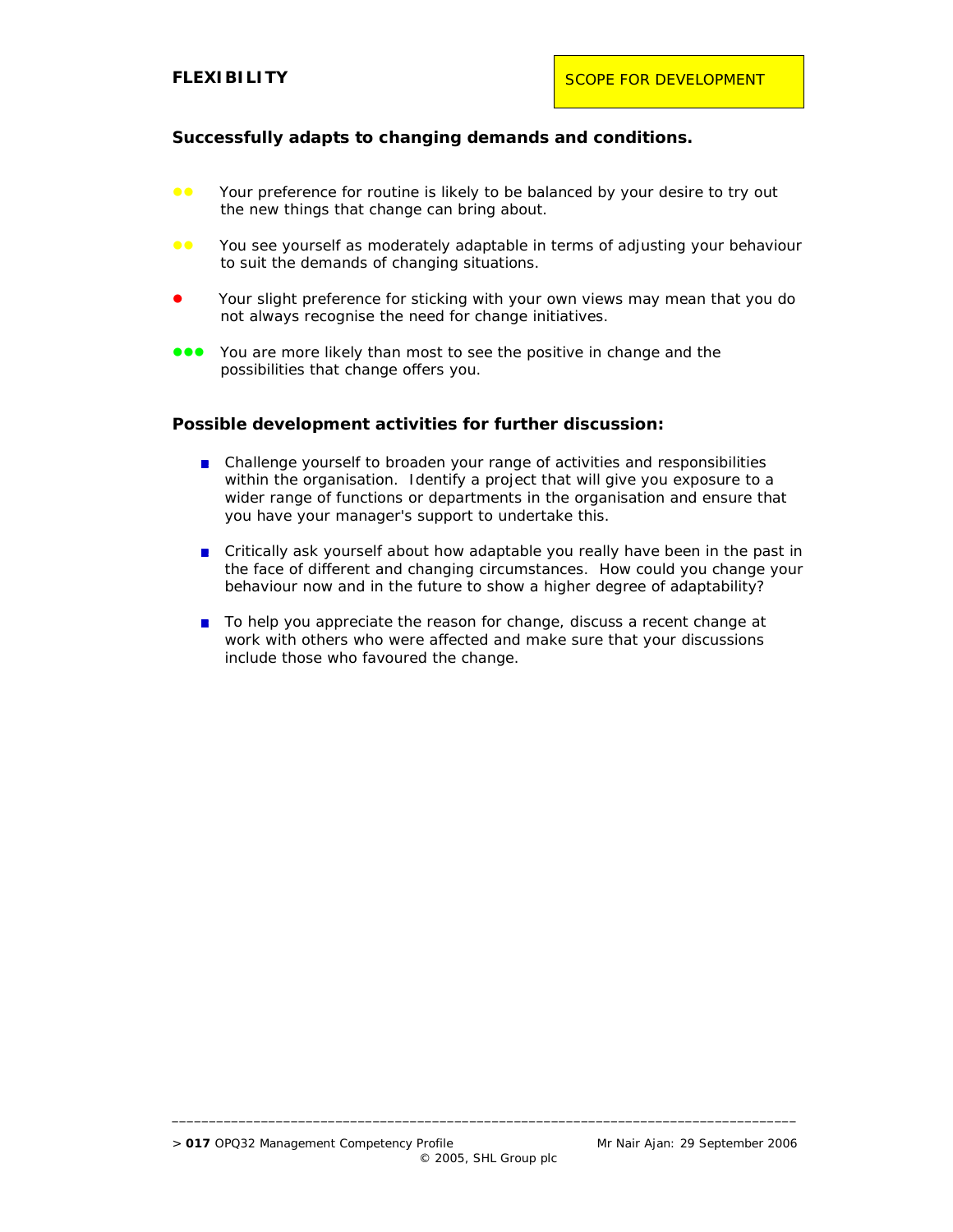**Maintains effective work behaviour in the face of setbacks or pressure. Remains calm, stable and in control of themselves.** 

- **OOO** You are reasonably free from tension and are likely to remain fairly relaxed.
- You report yourself to be extremely resilient when it comes to dealing with criticism or setbacks.
- **••** You exercise moderate control over your emotions and are no more prone to outbursts than others.
- You cope with disappointments and setbacks by looking to the positive and playing down the negative aspects of the situation.

**This appears to be an area of relative strength for you. Review the points highlighted above and continue to develop your potential here. You may also find it useful to consider the extent to which your current and future roles enable you to demonstrate your likely competence in this area.**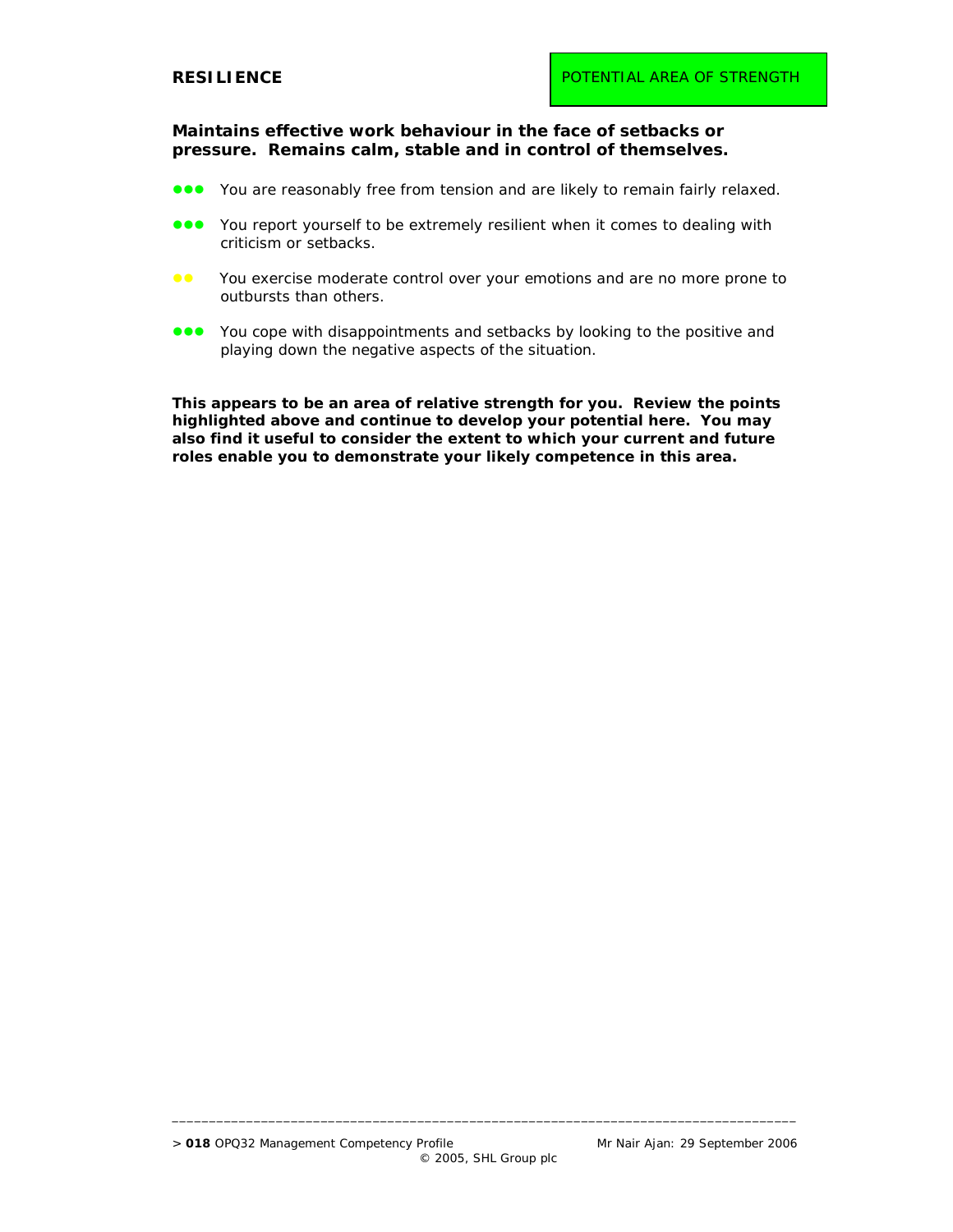## **PERSONAL MOTIVATION**

#### **Commits self to work hard towards goals. Shows enthusiasm and career commitment.**

- You enjoy work that keeps you quite busy and are more likely than most to be seen as someone with energy and drive.
- You are likely to look for tasks and projects that challenge you and provide opportunities to develop your knowledge and skills.
- **••** There may be times when resistance to your proposals and ideas reduces your determination to succeed with a task or objective.

**This appears to be an area of relative strength for you. Review the points highlighted above and continue to develop your potential here. You may also find it useful to consider the extent to which your current and future roles enable you to demonstrate your likely competence in this area.**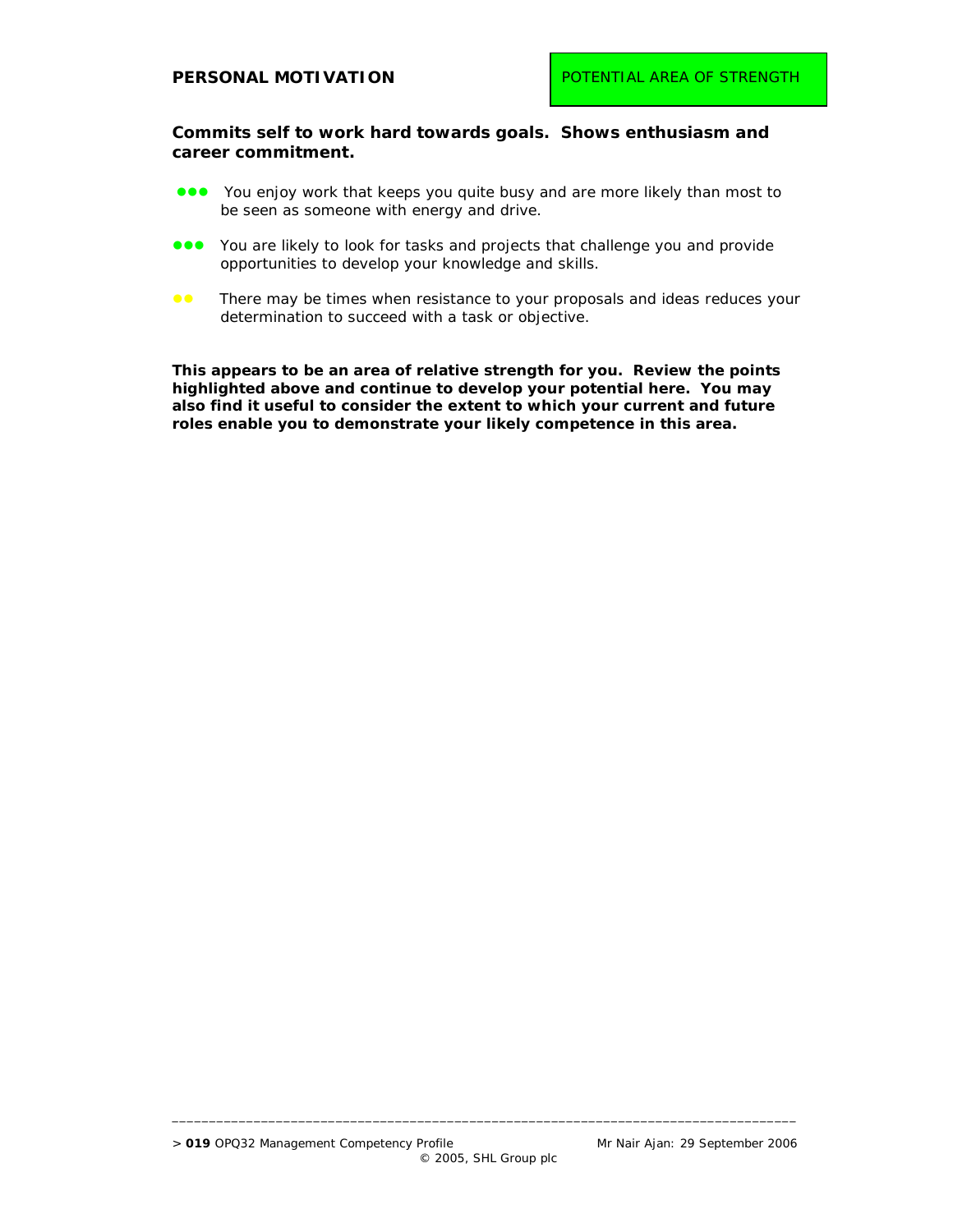## **Personal Development Plan: Miss Sam Sample**

| Competency | Development<br>Objective | <b>Development Activity</b> | Support<br>Required | Timescale | Review<br><b>Process</b> |
|------------|--------------------------|-----------------------------|---------------------|-----------|--------------------------|
|            |                          |                             |                     |           |                          |
|            |                          |                             |                     |           |                          |
|            |                          |                             |                     |           |                          |
|            |                          |                             |                     |           |                          |
|            |                          |                             |                     |           |                          |
|            |                          |                             |                     |           |                          |
|            |                          |                             |                     |           |                          |
|            |                          |                             |                     |           |                          |
|            |                          |                             |                     |           |                          |

© 2005, SHL Group plc